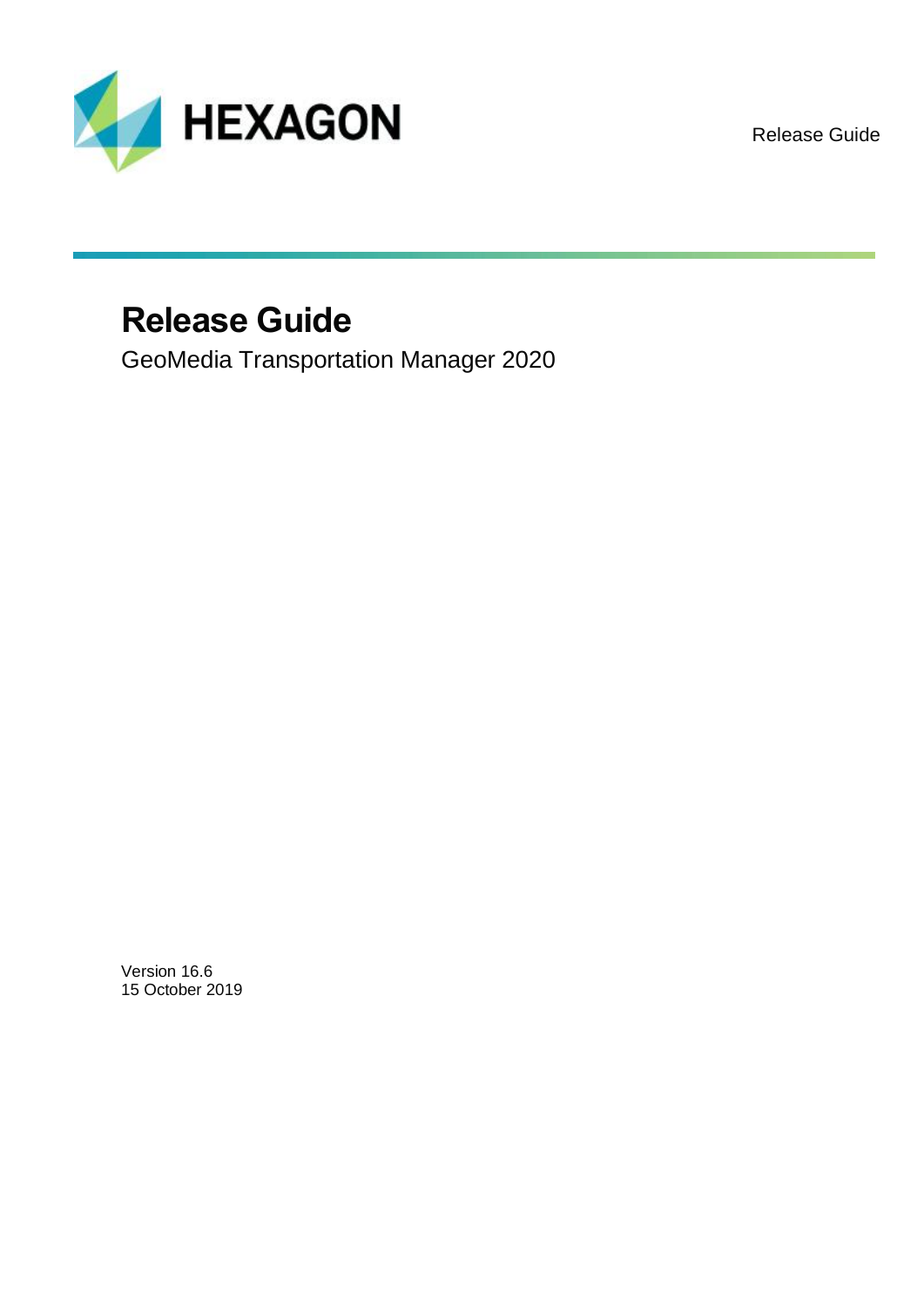

# **Contents**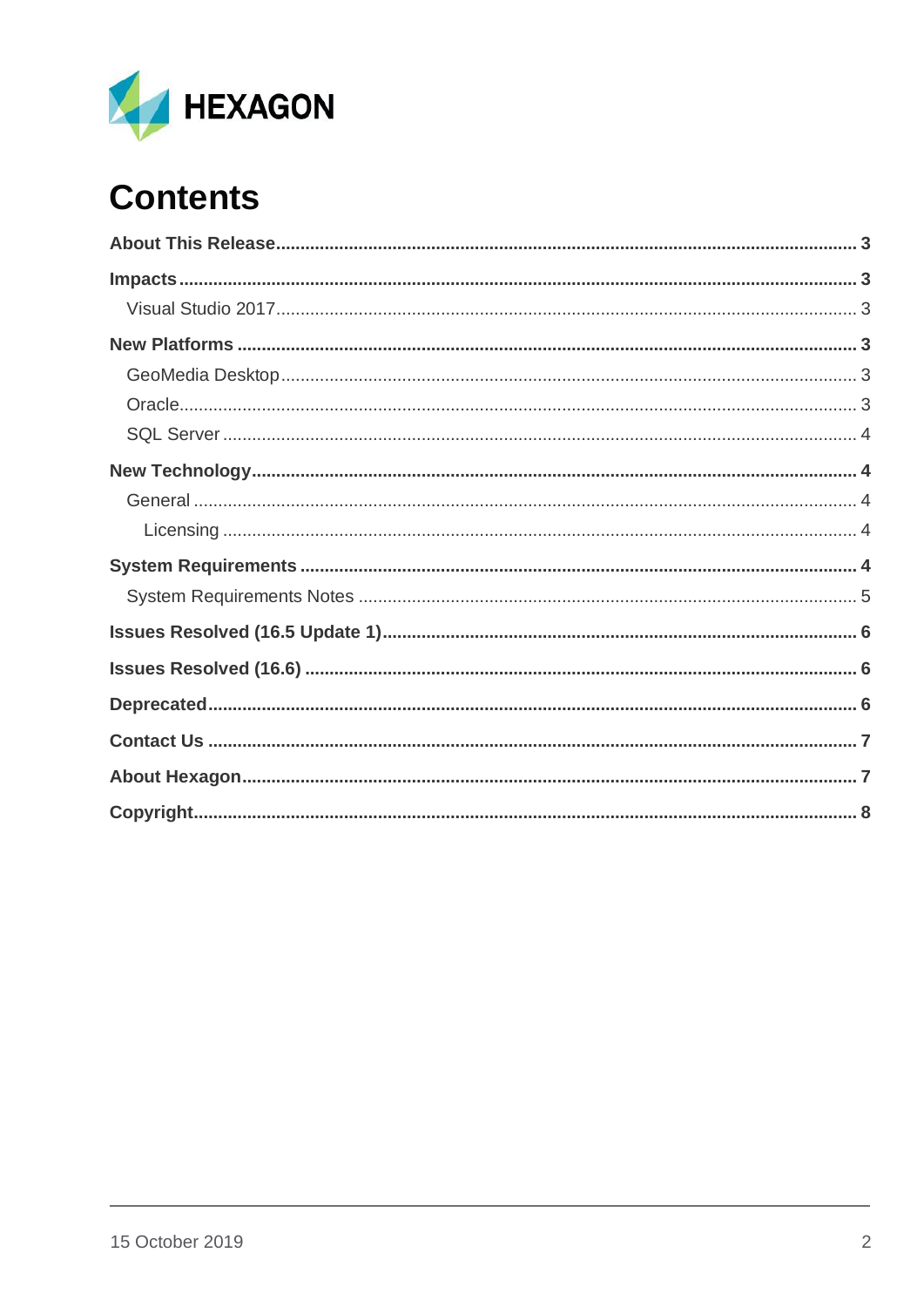

## <span id="page-2-0"></span>**About This Release**

This document describes the enhancements for GeoMedia® Transportation Manager 2020. Although the information in this document is current as of the product release, see the Hexagon Geospatial Support website for the most current version.

This release includes both enhancements and fixes. For information on new features, see the New Technology section. For information on fixes, see the Issues Resolved section.

This document is only an overview and does not provide all the details about the product's capabilities. See the online help and other documents provided with GeoMedia Transportation Manager for more information.

GeoMedia Transportation Manager provides the key geospatial technology to help professionals in Departments of Transportation (DOTs), rail companies, waterway agencies, and pipeline operations to efficiently analyze and maintain the transportation infrastructure. Functionality is included for building and maintaining a linear network model that will support a linear referencing system (LRS), multilevel linear referencing system (MLRS), and vehicle routing applications.

## <span id="page-2-1"></span>**Impacts**

## <span id="page-2-2"></span>Visual Studio 2017

GeoMedia® and GeoMedia Transportation Manager have been upgraded to use of Visual Studio 2017. Application software based on GeoMedia objects must be rebuilt for compatibility with GeoMedia Desktop.

- The managed components of GeoMedia are built against the 4.7.2 .NET Framework. As a result, the components that are built on top of them are required to update their C#, VB.net and managed VC++ components to be targeted to the .NET Framework 4.7.2 or higher and then be rebuilt. A side effect of not doing this is that managed content will not be found due to incompatible frameworks.
- The VC++ components of GeoMedia are built against the Microsoft VC++ 141 runtime components. As a result, the components that are built on top of them may be required to be updated to the same runtimes and then be rebuilt.

## <span id="page-2-3"></span>**New Platforms**

<span id="page-2-4"></span>GeoMedia Desktop GeoMedia® Desktop 2020 is required for this release.

<span id="page-2-5"></span>**Oracle**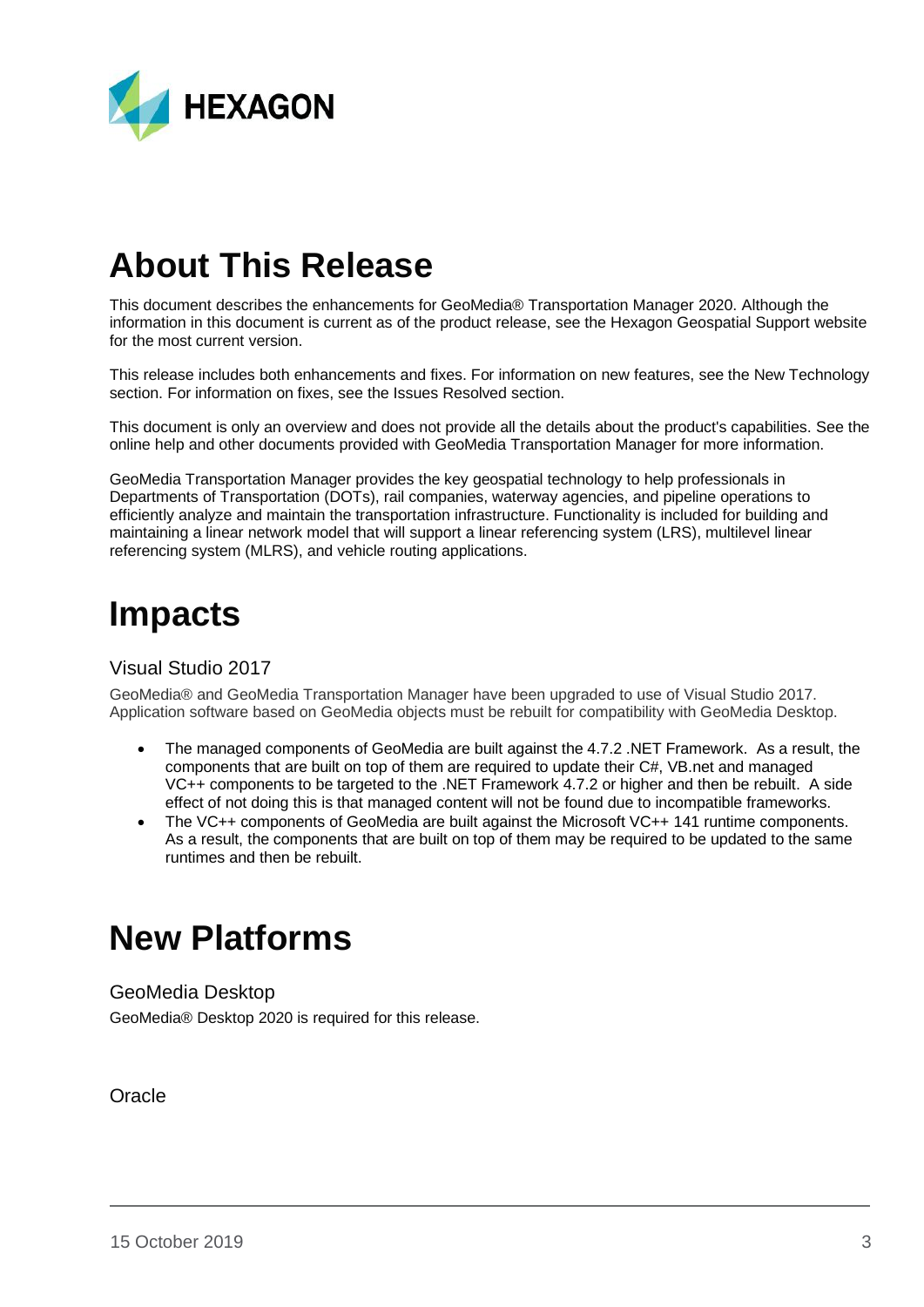

Oracle 18c is now supported.

<span id="page-3-0"></span>SQL Server SQL Server 2017 is now supported.

# <span id="page-3-1"></span>**New Technology**

<span id="page-3-2"></span>**General** 

### <span id="page-3-3"></span>Licensing

A new product license is required for the 2020 release. The latest Geospatial License Administration tool should be downloaded and used for this release.

## <span id="page-3-4"></span>**System Requirements**

| Computer/ Processor                          | 64-bit: Intel 64 (EM64T), AMD 64, or equivalent<br>٠                                                                                                                  |  |
|----------------------------------------------|-----------------------------------------------------------------------------------------------------------------------------------------------------------------------|--|
| Memory (RAM)                                 | 4 GB minimum, 8 GB recommended                                                                                                                                        |  |
| Disk Space                                   | 10 GB for software<br>Data storage requirements vary by mapping project <sup>1</sup><br>٠                                                                             |  |
| Peripherals                                  | Software security (Hexagon Geospatial Licensing 11.14.0) requires the following:<br>Ethernet card<br>$\bullet$                                                        |  |
| Operating Systems <sup>2</sup>               | Windows <sup>®</sup> 10.0 Professional (64-bit)<br>$\bullet$<br>Windows Server® 2016 (64-bit) <sup>2</sup><br>$\bullet$<br>Windows Server® 2019 (64-bit) <sup>2</sup> |  |
| Virtual Server and<br>Virtual App Technology | VMware ESX 5.1<br>Oracle VM Virtual Box<br>XenApp 7.6                                                                                                                 |  |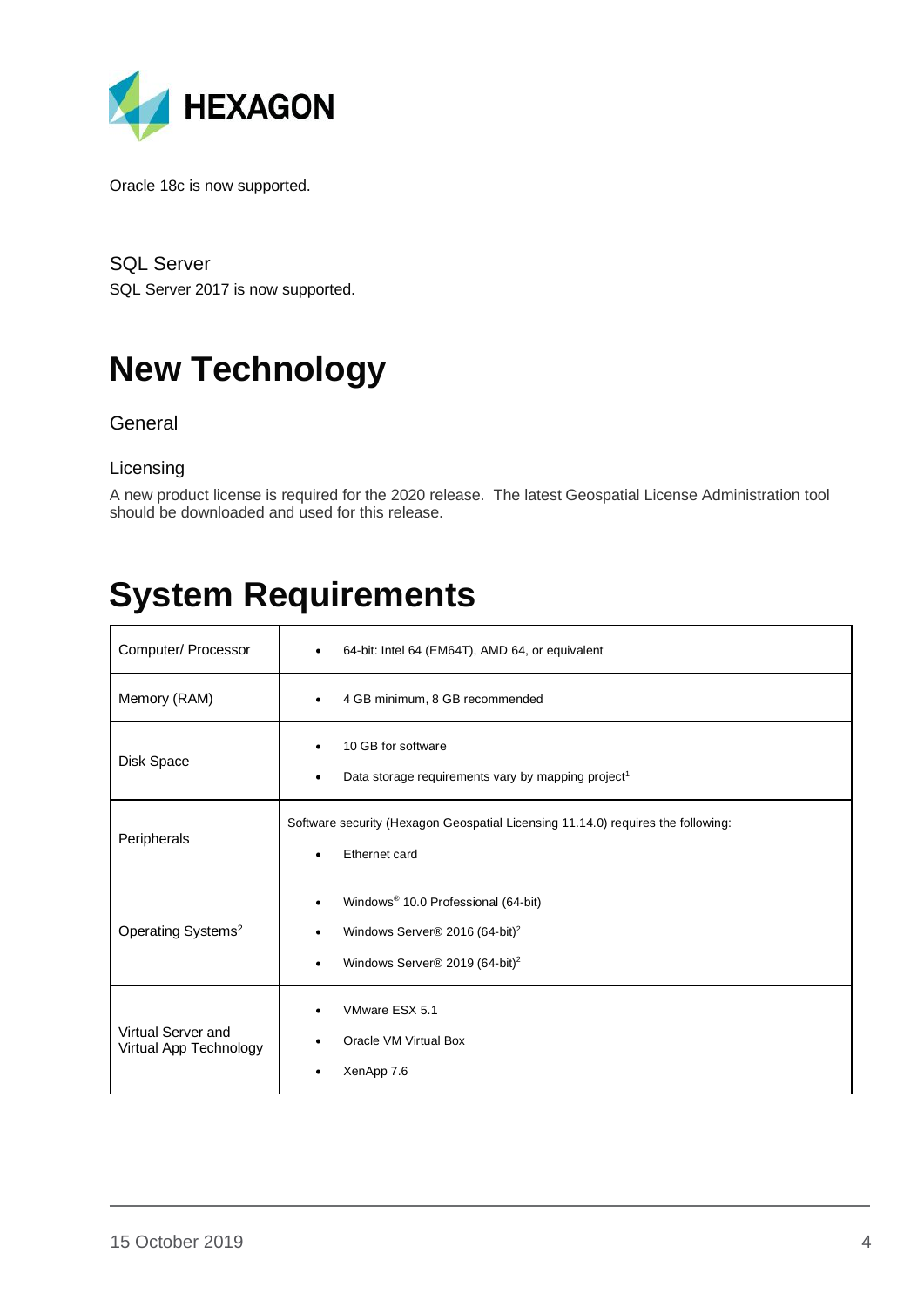

|                 | Oracle® Server 11g, 32-bit and 64-bit, at least version 11.2.0.4 |  |  |  |
|-----------------|------------------------------------------------------------------|--|--|--|
|                 | Oracle Express 11g, at least version 11.2.0.4                    |  |  |  |
|                 | Oracle® Server 12.1                                              |  |  |  |
|                 | Oracle® Server 12.2                                              |  |  |  |
|                 | SQL Server® 2012, 64-bit                                         |  |  |  |
| Database Server | SQL Server® Express 2012                                         |  |  |  |
| Engines         | SQL Server® 2014, 64-bit                                         |  |  |  |
|                 | SQL Server® 2014 Express                                         |  |  |  |
|                 | SQL Server® 2016, 64-bit                                         |  |  |  |
|                 | SQL Server® 2016 Express                                         |  |  |  |
|                 | SQL Server® 2017, 64-bit                                         |  |  |  |
|                 | SQL Server® 2017 Express                                         |  |  |  |
|                 | Oracle Client 11g, 32-bit <sup>3</sup>                           |  |  |  |
| Database Client | Oracle Client 12.1, 32-bit <sup>3</sup>                          |  |  |  |
| Engines         | Oracle Client 12.2, 32-bit <sup>3</sup>                          |  |  |  |
|                 | SQL Server Native Client 10.0 or higher <sup>4</sup>             |  |  |  |

## <span id="page-4-0"></span>System Requirements Notes

<sup>1</sup> Disk I/O is usually the slowest task in geospatial data processing. Faster hard disks improve productivity. Reading data from one disk, writing temporary data to a second disk, and writing data to a third disk improves performance. Disk arrays improve productivity but some RAID options slow performance. Network disk drives are subject to network limitations.

<sup>2</sup> GeoMedia runs on 64-bit systems in 32-bit emulation mode.

<sup>3</sup> Oracle Data Access Components (ODAC) is required if using the Feature Accessor option for Oracle in the PublishIFC utility, or if using the Database Utilities utility to manage an Oracle warehouse. ODAC is typically delivered by the Oracle Client Administrator installer, but not by the Oracle InstantClient installer. ODAC contains many components, of which PublishIFC requires the Oracle Data Provider for .NET, and Database Utilities requires the Oracle Provider for OLEDB.

<sup>4</sup> The SQL Server Native Client 10.0 or higher is needed in order for the Database Utilities utility to automatically create the correct GeoMedia metadata for date, time, and datetime2 data types when using a SQL Server or SQL Server Spatial warehouse. You can get SQL Server Native Client 10.0 or higher from the corresponding Microsoft websites. If the SQL Server Native Client is not installed on the system, you will need to manually choose Date as the data type from the dropdown combo box for these data types in the Feature Class Properties dialog and set the format properly.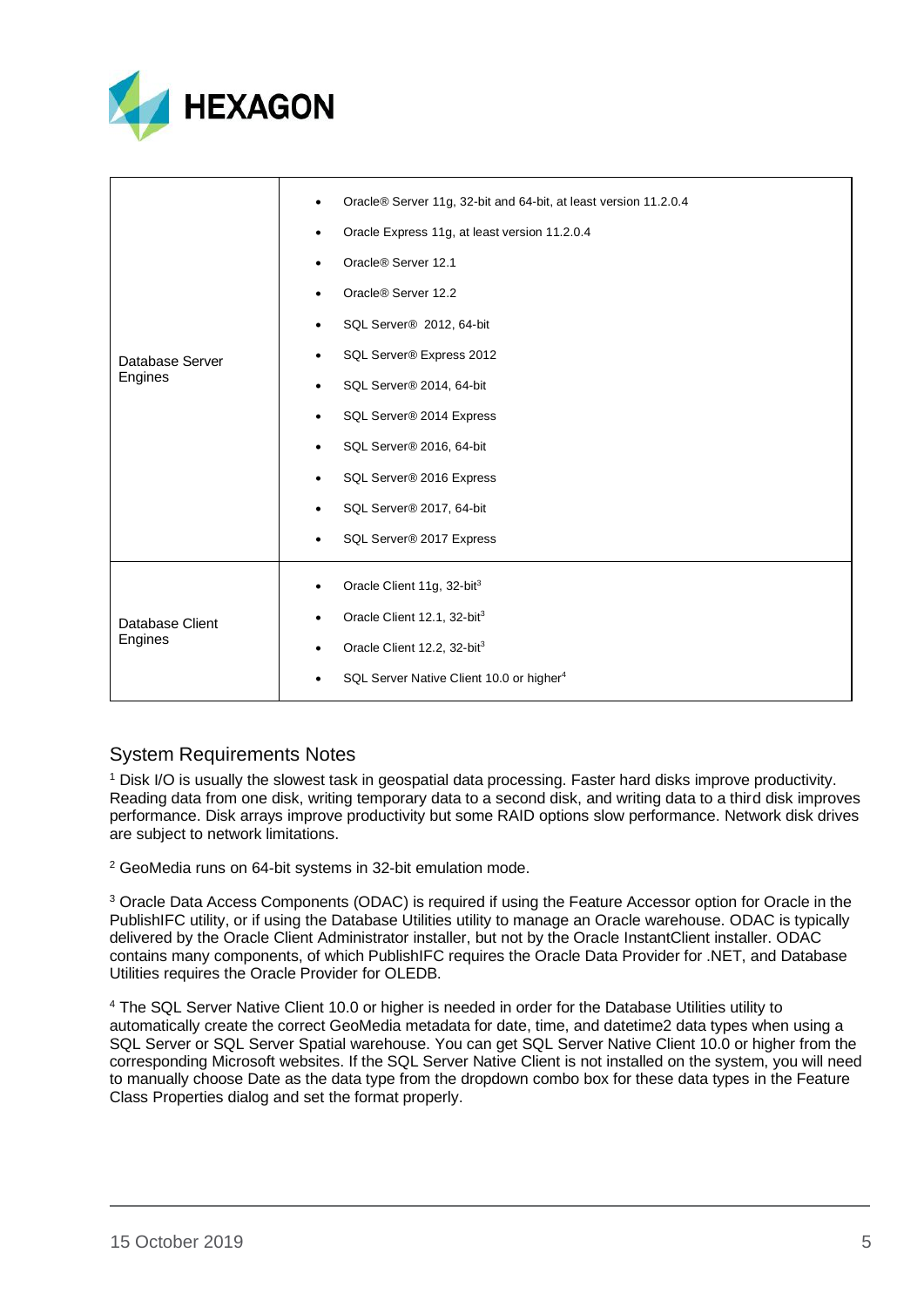

# <span id="page-5-0"></span>**Issues Resolved (16.5 Update 1)**

| CR#                  | <b>Summary</b>                                                       | Description / How to Reproduce                                                                                                                                                                                                                                                                                                                                      |
|----------------------|----------------------------------------------------------------------|---------------------------------------------------------------------------------------------------------------------------------------------------------------------------------------------------------------------------------------------------------------------------------------------------------------------------------------------------------------------|
| 00021499<br>00020892 | Crash with calibration of pure<br>loops                              | There is a fatal regression for the fix to IG-6816 for calibration of loops. They<br>have some route segments where the LRS key set form a circle / ring (like the I-<br>285 loop around Atlanta). Attempting to calibrate these causes an application<br>crash when using the fix. The crash is a regression from build 169 that's in<br>delivery (and build 201). |
| 00027875<br>00027876 | Commands fail to start when<br>using permanent nodelocked<br>license | GeoMedia Transportation customers who use a permanent nodelocked 2018<br>(16.5) activation code are reporting that the commands in Transportation do not<br>work. The commands have tooltips and can be selected but nothing happens after<br>selection.                                                                                                            |

## <span id="page-5-1"></span>**Issues Resolved (16.6)**

| CR# | <b>Summary</b> | Description / How to Reproduce |
|-----|----------------|--------------------------------|
| N/A | N/A            | N/A                            |

## <span id="page-5-2"></span>**Deprecated**

The Windows 7.0, Windows 8.1, and Windows Server 2012 operating systems are no longer supported.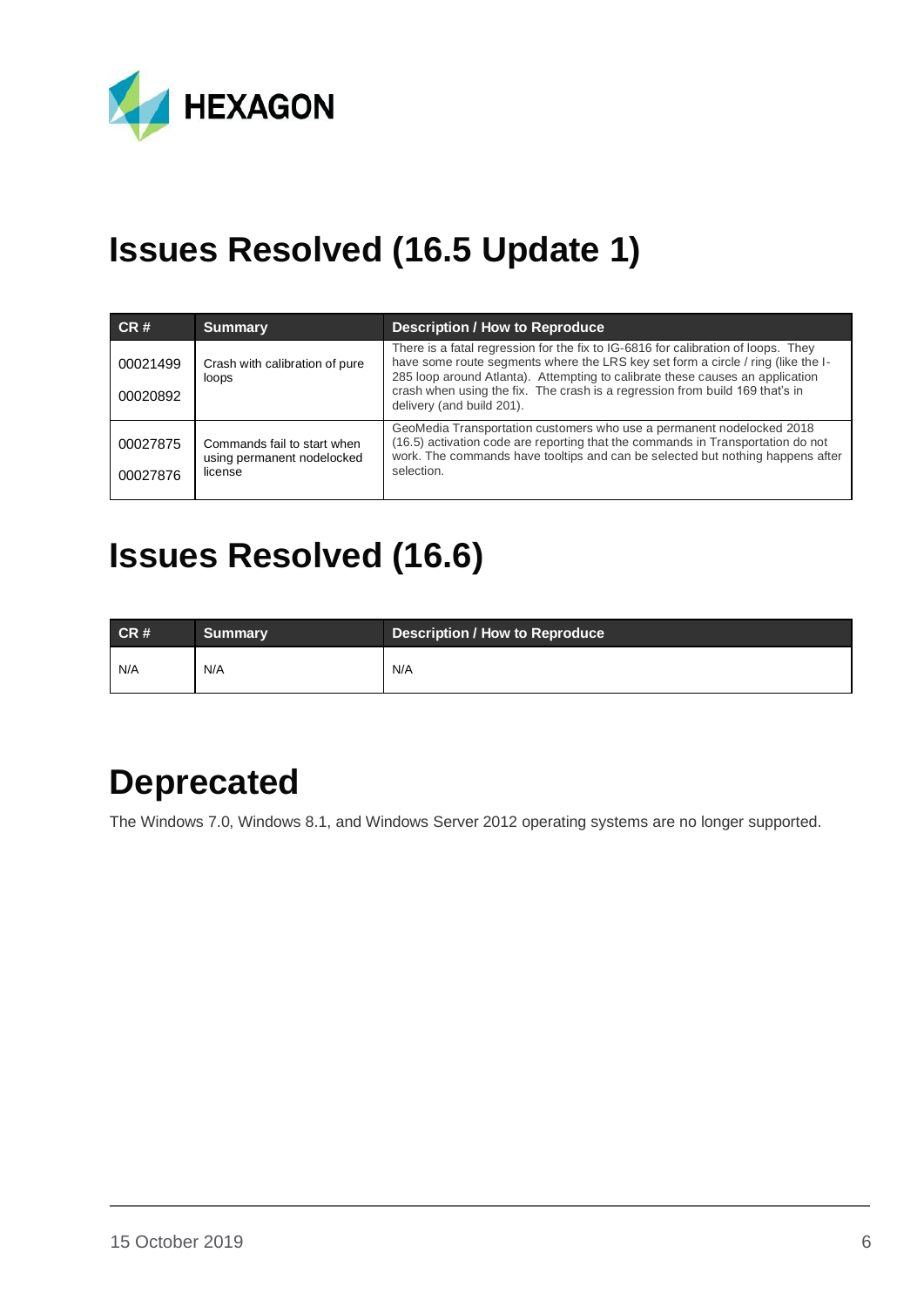

## <span id="page-6-0"></span>**Contact Us**



<https://go.hexagongeospatial.com/contact-us-today>

## <span id="page-6-1"></span>**About Hexagon**

Hexagon is a global leader in sensor, software and autonomous solutions. We are putting data to work to boost efficiency, productivity, and quality across industrial, manufacturing, infrastructure, safety, and mobility applications.

Our technologies are shaping urban and production ecosystems to become increasingly connected and autonomous — ensuring a scalable, sustainable future.

[Hexagon's Geospatial division](https://www.hexagongeospatial.com/) creates solutions that deliver a 5D smart digital reality with insight into what was, what is, what could be, what should be, and ultimately, what will be.

Hexagon (Nasdaq Stockholm: HEXA B) has approximately 20,000 employees in 50 countries and net sales of approximately 4.3bn USD. Learn more at at [hexagon.com](https://hexagon.com/) and follow us [@HexagonAB.](https://twitter.com/hexagonab)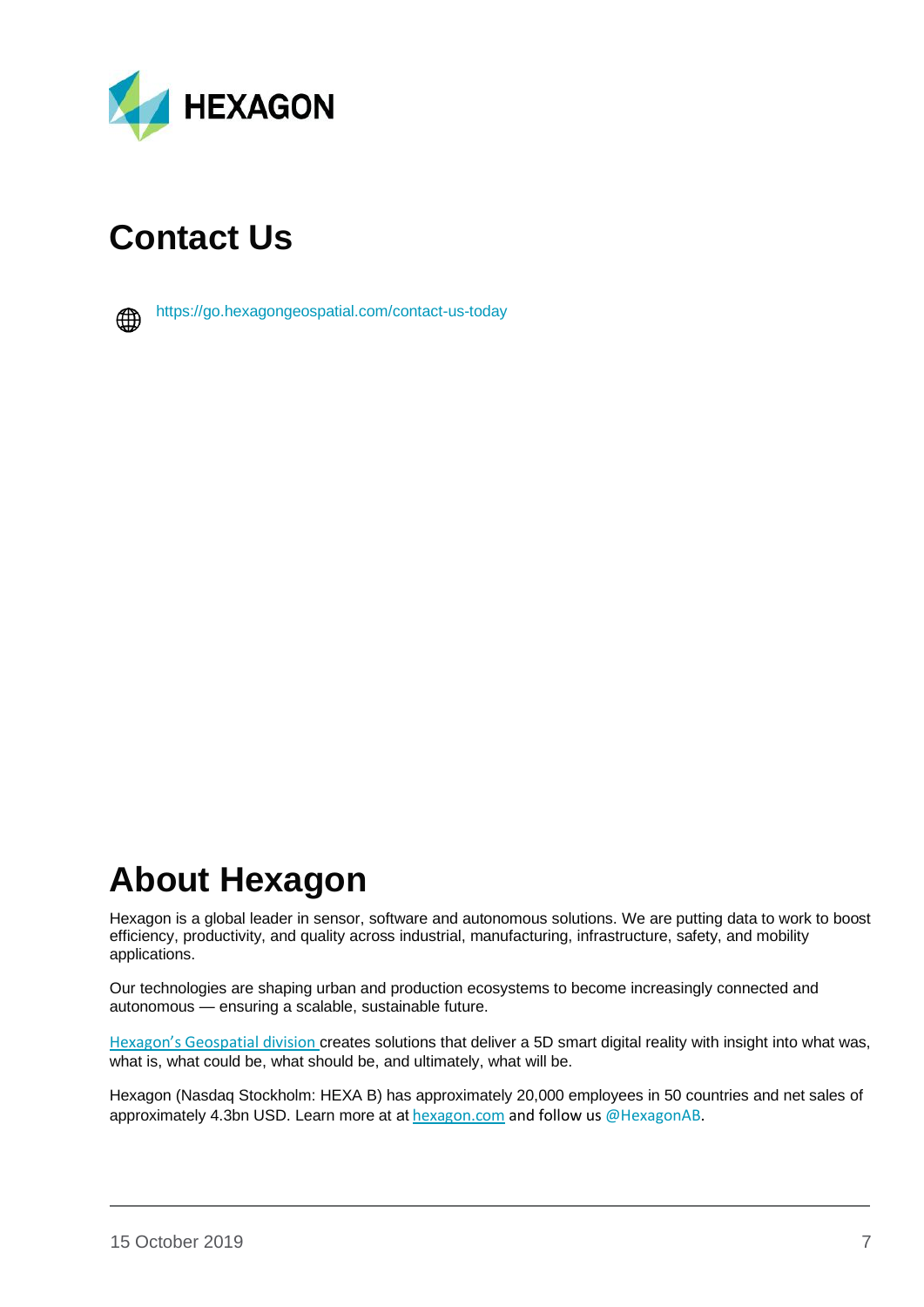

# <span id="page-7-0"></span>**Copyright**

© 2019 Hexagon AB and/or its subsidiaries and affiliates. All rights reserved. Hexagon and the Hexagon logo are registered trademarks of Hexagon AB or its subsidiaries. All other trademarks or service marks used herein are property of their respective owners.

### Product Documentation Terms of Use

PLEASE READ THESE TERMS CAREFULLY BEFORE USING HEXAGON GEOSPATIAL'S DOCUMENTATION ("DOCUMENT"). USE OF THIS DOCUMENT INDICATES ACCEPTANCE OF THIS AGREEMENT WITHOUT MODIFICATION. IF YOU DO NOT AGREE TO THE TERMS HEREOF ("TERMS"), DO NOT USE THIS DOCUMENT.

### Use Of This Document

All materials in this Document are copyrighted and any unauthorized use may violate worldwide copyright, trademark, and other laws. Subject to the terms of this Agreement, Hexagon Geospatial (a Division of Intergraph Corporation) and Intergraph's subsidiaries ("Intergraph") hereby authorize you to reproduce this Document solely for your personal, non-commercial use. In consideration of this authorization, you agree to retain all copyright and other proprietary notices contained therein. You may not modify the Materials in any way or reproduce or publicly display, perform, or distribute or otherwise use them for any public or commercial purpose, except as specifically authorized in a separate agreement with Hexagon Geospatial.

The foregoing authorization specifically excludes content or material bearing a copyright notice or attribution of rights of a third party. Except as expressly provided above, nothing contained herein shall be construed as conferring by implication, estoppel or otherwise any license or right under any copyright, patent or trademark of Hexagon Geospatial or Intergraph or any third party.

If you breach any of these Terms, your authorization to use this Document automatically terminates. Upon termination, you will immediately destroy any downloaded or printed Materials in your possession or control.

### **Disclaimers**

ALL MATERIALS SUPPLIED HEREUNDER ARE PROVIDED "AS IS", WITHOUT WARRANTY OF ANY KIND, EITHER EXPRESSED OR IMPLIED, INCLUDING, BUT NOT LIMITED TO, ANY IMPLIED WARRANTIES OF MERCHANTABILITY, FITNESS FOR A PARTICULAR PURPOSE, OR NON-INFRINGEMENT. Hexagon Geospatial does not warrant that the content of this Document will be error-free, that defects will be corrected, or that any Hexagon Geospatial Website or the services that make Materials available are free of viruses or other harmful components.

Hexagon Geospatial does not warrant the accuracy and completeness of this Document. Hexagon Geospatial may make changes to this Document at any time without notice.

### Limitation Of Liability

IN NO EVENT SHALL HEXAGON GEOSPATIAL BE LIABLE FOR ANY DIRECT, INDIRECT, INCIDENTAL, SPECIAL OR CONSEQUENTIAL DAMAGES, OR DAMAGES FOR LOSS OF PROFITS, REVENUE, DATA OR USE, INCURRED BY YOU OR ANY THIRD PARTY, WHETHER IN AN ACTION IN CONTRACT OR TORT, ARISING FROM YOUR ACCESS TO, OR USE OF, THIS DOCUMENT.

#### Indemnification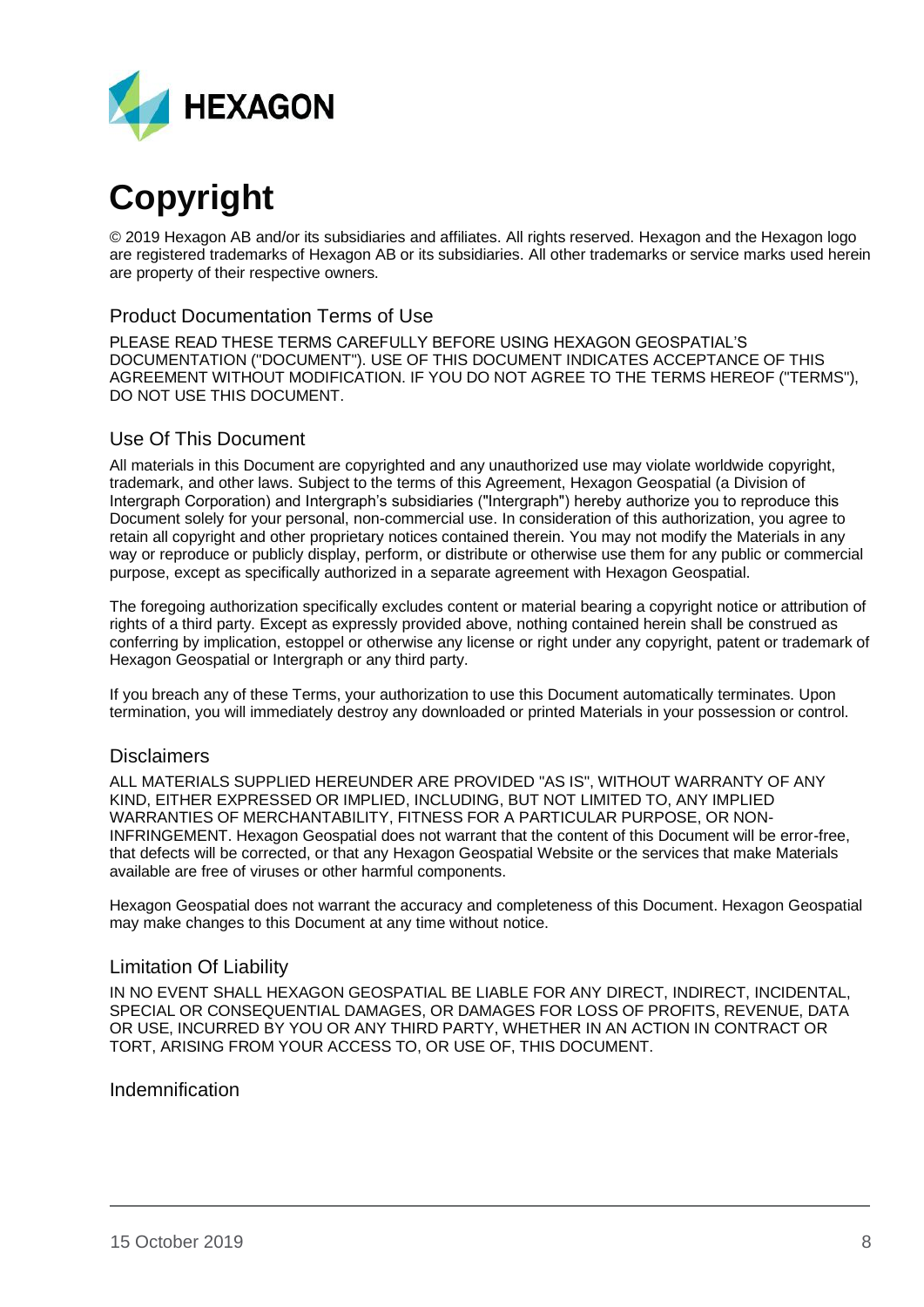

You agree to defend, indemnify, and hold harmless Hexagon Geospatial, its officers, directors, employees, and agents from and against any and all claims, liabilities, damages, losses or expense, including reasonable attorneys fees and costs, arising out of or in any way connected with your access to or use of this Document.

## Use Of Software

Use of software described in this Document is subject to the terms of the end user license agreement that accompanies the software, if any. You may not download or install any software that is accompanied by or includes an end user license agreement unless you have read and accepted the terms of such license agreement. Any such software is the copyrighted work of Hexagon Geospatial, Intergraph or its licensors.

## Links To Third Party Websites

This Document may provide links to third party websites for your convenience and information. Third party websites will be governed by their own terms and conditions. Hexagon Geospatial does not endorse companies or products to which it links.

Third party websites are owned and operated by independent parties over which Hexagon Geospatial has no control. Hexagon Geospatial shall not have any liability resulting from your use of the third party website. Any link you make to or from the third party website will be at your own risk and any information you share with the third party website will be subject to the terms of the third party website, including those relating to confidentiality, data privacy, and security.

### **Trademarks**

The trademarks, logos and service marks ("Marks") displayed in this Document are the property of Hexagon Geospatial, Intergraph or other third parties. Users are not permitted to use Marks without the prior written consent of Hexagon Geospatial, Intergraph or the third party that owns the Mark. "Intergraph" is a registered trademark of Intergraph Corporation in the United States and in other countries. Other brands and product names are trademarks of their respective owners.

Find additional trademark information.

## Procedure For Making Claims Of Copyright Infringement

Notifications of claimed copyright infringement should be sent to Hexagon Geospatial by mail at the following address: Intergraph Corporation, Attn: Intergraph Legal Department, P.O. Box 240000, Huntsville, Alabama 35824.

US Government Restricted Right Materials are provided with "RESTRICTED RIGHTS." Use, duplication, or disclosure of Materials by the U.S. Government is subject to restrictions as set forth in FAR 52.227-14 and DFARS 252.227-7013 et seq. or successor provisions thereto. Use of Materials by the Government constitutes acknowledgement of Hexagon Geospatial or Intergraph's proprietary rights therein.

### International Use

You may not use or export Materials in violation of U.S. export laws and regulations. Hexagon Geospatial makes no representation that Materials are appropriate or available for use in every country, and access to them from territories where their content is illegal is prohibited.

Hexagon Geospatial provides access to Hexagon Geospatial international data and, therefore, may contain references or cross references to Hexagon Geospatial products, programs and services that are not announced in your country. These references do not imply that Hexagon Geospatial intends to announce such products, programs or services in your country.